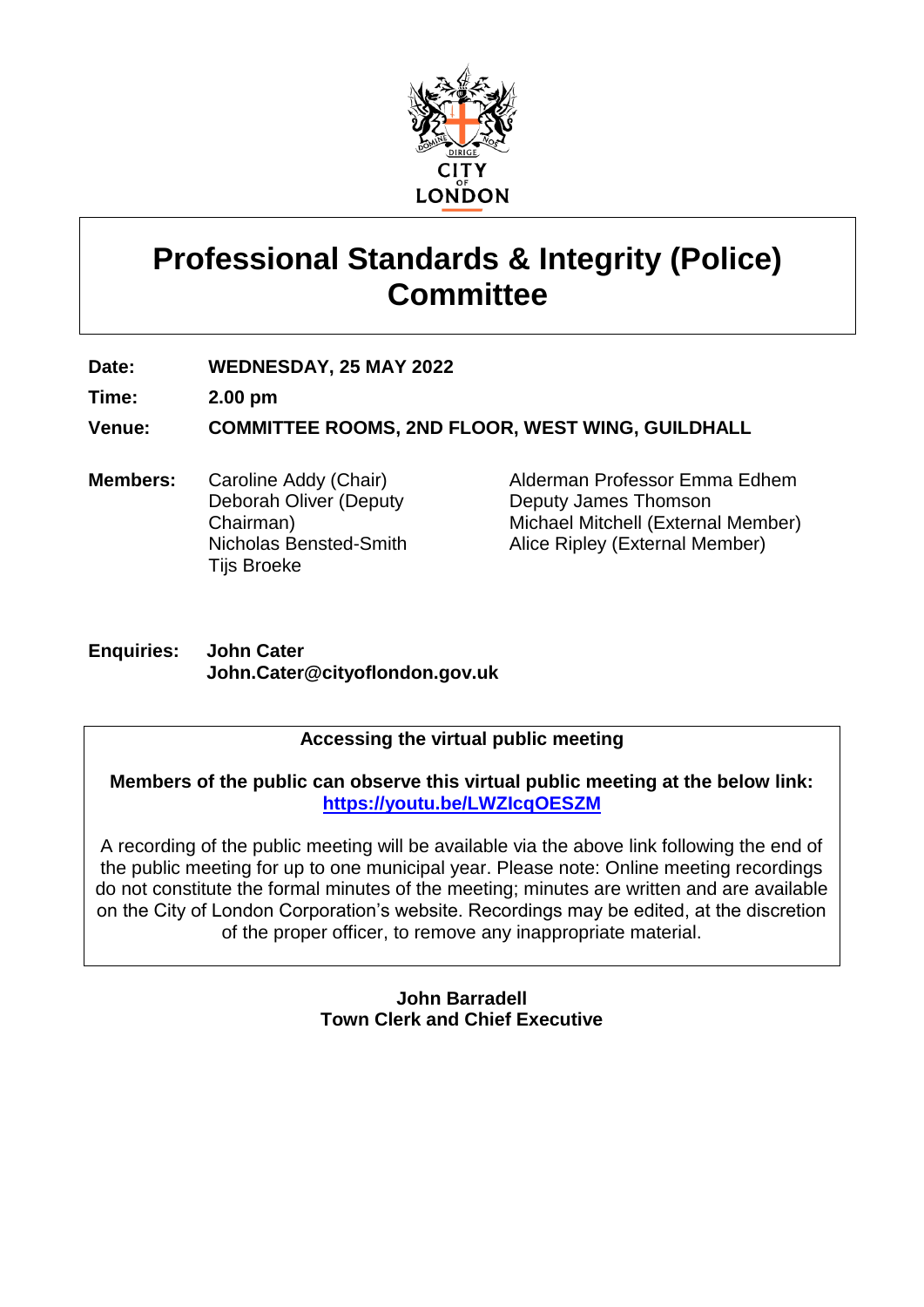# **AGENDA**

### 1. **APOLOGIES**

## 2. **MEMBERS' DECLARATIONS UNDER THE CODE OF CONDUCT IN RESPECT OF ITEMS ON THE AGENDA**

#### 3. **MINUTES**

To agree the public minutes and summary of the meeting held on 18<sup>th</sup> February 2022.

**For Decision** (Pages 5 - 10)

#### 4. **REFERENCES**

Joint Report of the Town Clerk and the Commissioner of the City of London Police.

**For Information** (Pages 11 - 12)

# 5. **Q4 STOP AND SEARCH AND USE OF FORCE UPDATE - 2021-22**

Report of the Commissioner of the City of London Police.

**For Information** (Pages 13 - 24)

# 6. **ACTION FRAUD STATISTICS – QUARTER 4 – 1ST JANUARY 2022 – 31ST MARCH 2022**

Report of the Commissioner of the City of London Police.

**For Information**

(Pages 25 - 34)

7. **CITY AND HACKNEY SAFEGUARDING CHILDREN PARTNERSHIP (CHSCP) CHILD Q PRACTICE REVIEW** Joint Report of the Director of Community and Children's Services and the Commissioner of the City of London Police.

> **For Information** (Pages 35 - 82)

8. **UPDATE ON VIOLENCE AGAINST WOMEN AND GIRLS (VAWG) ACTIVITY** Report of the Commissioner of the City of London Police.

> **For Information** (Pages 83 - 110)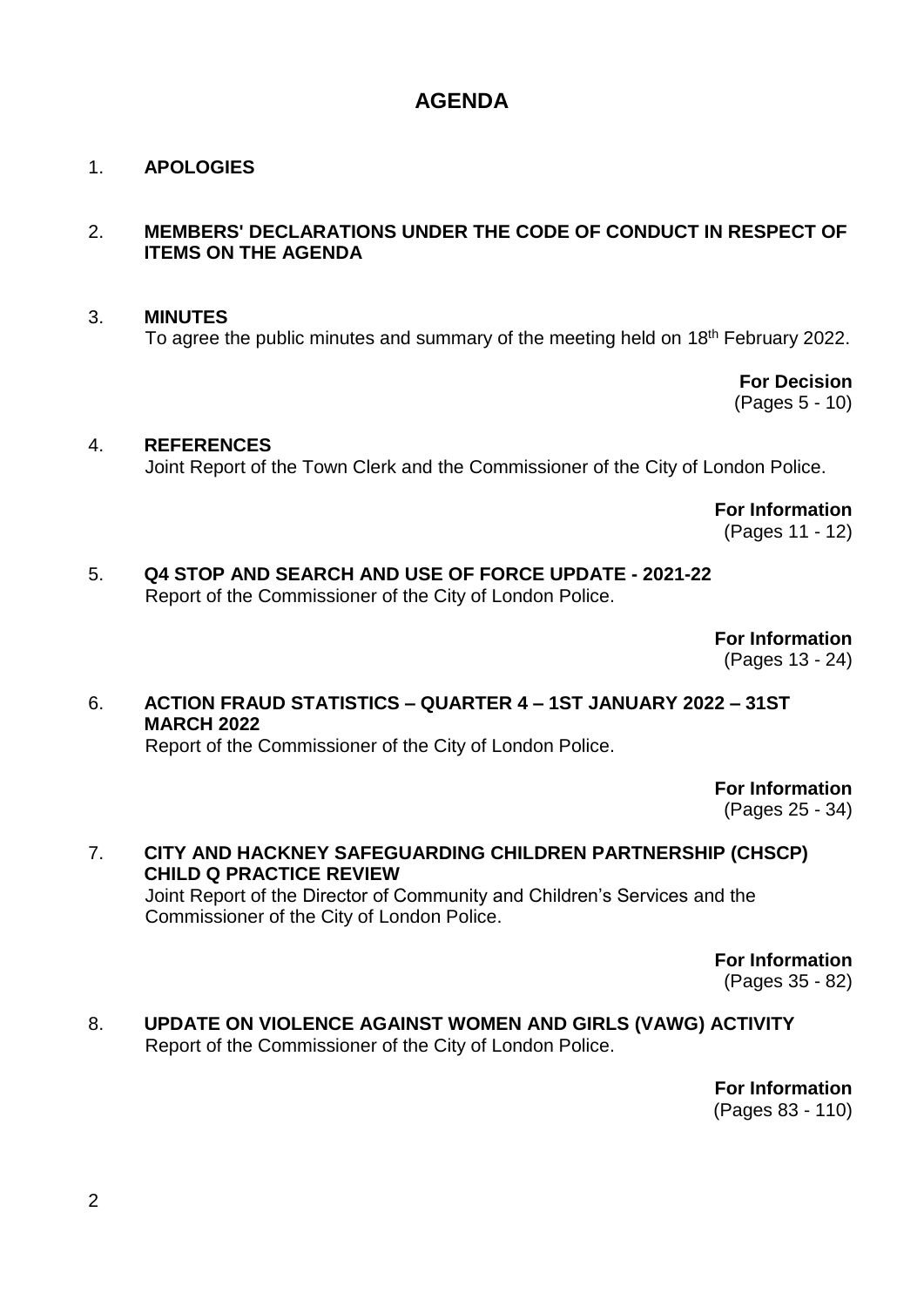### 9. **QUARTERLY EQUALITY AND INCLUSION UPDATE** Report of the Commissioner of the City of London Police.

**For Information**

(Pages 111 - 132)

#### 10. **INTEGRITY AND CODE OF ETHICS UPDATE** Report of the Commissioner of the City of London Police.

**For Information**

(Pages 133 - 144)

# 11. **QUESTIONS ON MATTERS RELATING TO THE WORK OF THE COMMITTEE**

### 12. **ANY OTHER BUSINESS THAT THE CHAIR CONSIDERS URGENT**

### 13. **EXCLUSION OF THE PUBLIC**

**MOTION** – that under Section 100 (A) of the Local Government Act 1972, the public be excluded from the meeting for the following items of business on the grounds they involve the likely disclosure of exempt information as defined in Part I of Schedule 12A of the Local Government Act.

**For Decision**

### 14. **NON-PUBLIC MINUTES**

To agree the non-public minutes of the meeting held on 18<sup>th</sup> February 2022.

**For Decision** (Pages 145 - 146)

# 15. **NON-PUBLIC REFERENCES**

Joint Report of the Town Clerk and the Commissioner of the City of London Police.

**For Information** (Pages 147 - 148)

### 16. **PROFESSIONAL STANDARDS STATISTICS – QUARTER 4 - 1ST JAN 2022 – 31ST MARCH 2022**

Report of the Commissioner of the City of London Police.

**For Information** (Pages 149 - 172)